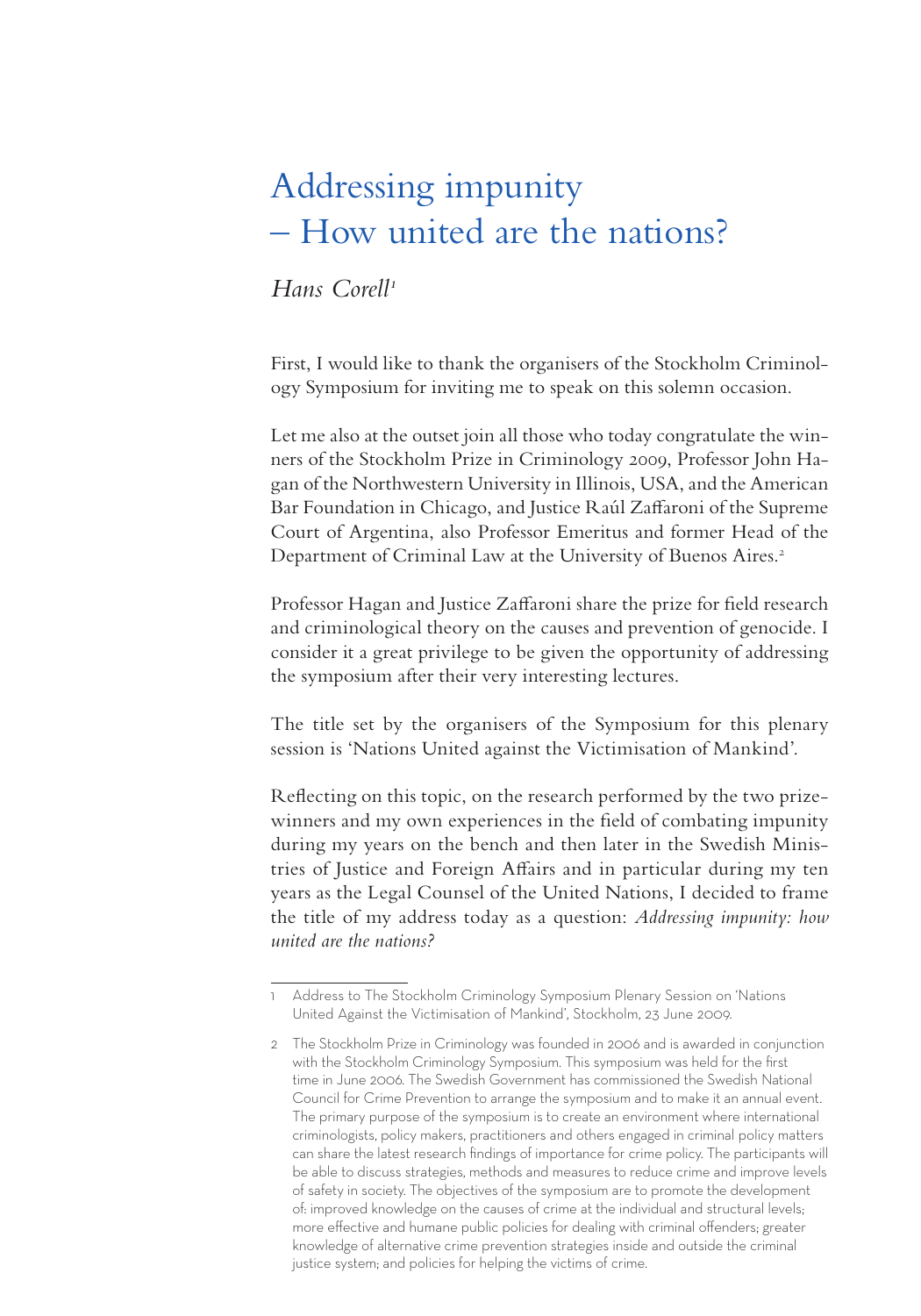This may sound pessimistic, maybe even ominous. But against my background and my experiences from the field of criminal law both at the national and international level I feel that it is my duty to be clear and to speak up.

My address is in three distinct parts:

- The development in the field of international criminal law over the last few years
- What has been achieved?
- Who bears the responsibility for addressing the impunity?

I will conclude with some reflections on alternative strategies with a special focus on the Security Council of the United Nations.

## *The development in the field of international criminal law over the last few years*

It is an understatement to say that the development in the field of international criminal law over the last few years has been dramatic. In view of the research performed by Professor Hagan relating to the former Yugoslavia, let me go back to the summer of 1992. It was actually the Conference on Security and Co-Operation in Europe (CSCE, now OSCE, of which also Canada and the United States of America are participants) that took the initiative to examine whether those responsible for the atrocities committed in the former Yugoslavia could be brought to justice.

In August 1992, three rapporteurs were nominated in accordance with the so-called CSCE Moscow Human Dimension Mechanism. I was one of them. Our mandate was 'to investigate reports of atrocities against unarmed civilians in Croatia and Bosnia, and to make recommendations as to the feasibility of attributing responsibility for such acts'.

We visited Croatia from 30 September to 5 October 1992. I will never forget my impressions from that visit.

In our first report, issued on 7 October 1992, we suggested among other things that a Committee of Experts from interested states should be convened as soon as possible in order to prepare a draft treaty establishing an international *ad hoc* tribunal for certain crimes committed in the former Yugoslavia.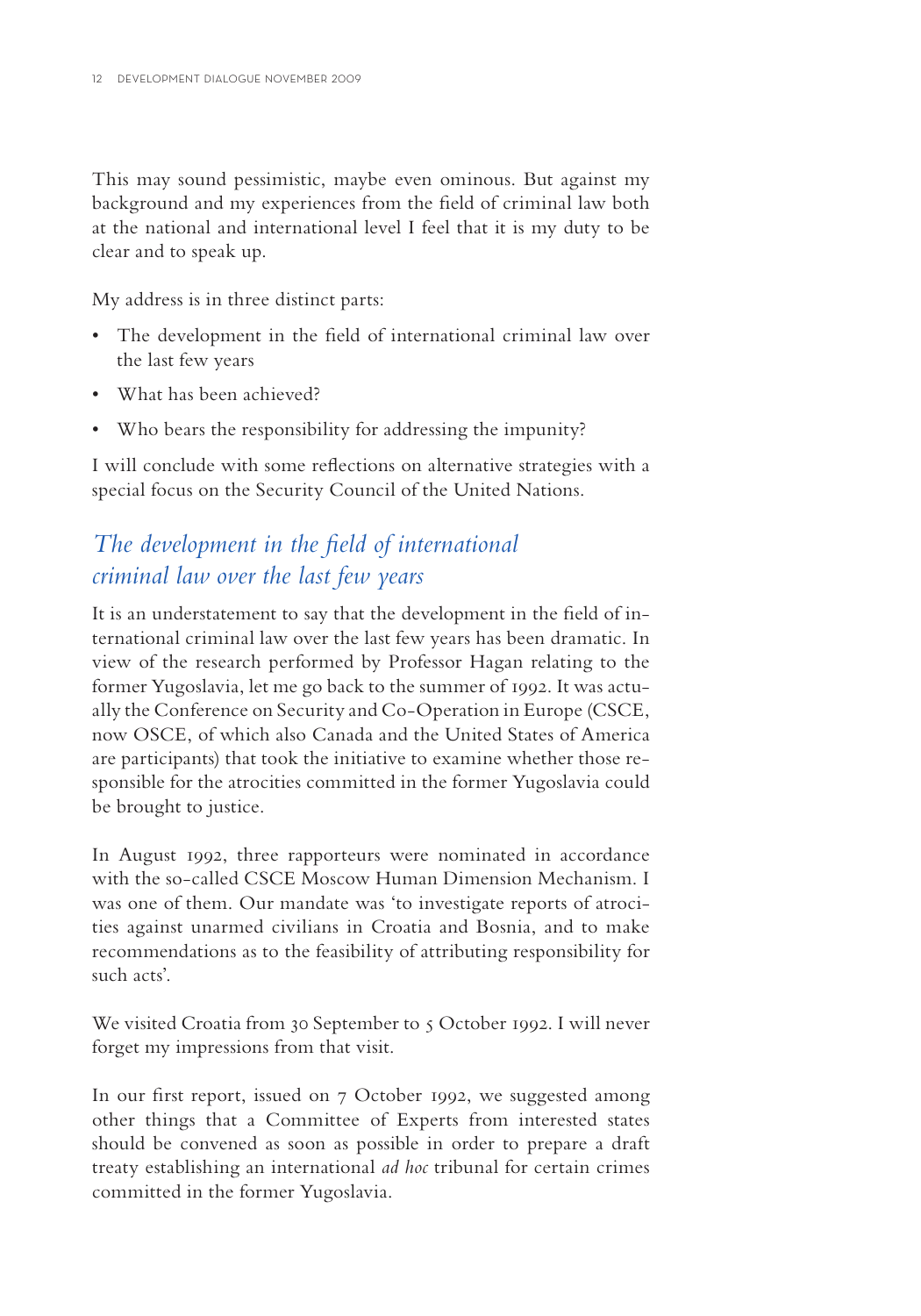For security reasons we were not allowed to visit Bosnia-Herzegovina . Therefore, in November 1992, we offered to draft a convention establishing such a tribunal. In a decision on 15 December 1992, the CSCE Council welcomed this offer. On 9 February 1993, we presented our report to the CSCE participating States, including a draft treaty containing a statute for an *ad hoc* tribunal.<sup>3</sup> The Chairman-in-Office of the CSCE immediately sent the report to the Secretary-General of the United Nations.

In the meantime, in October 1992 the Security Council of the United Nations had established a Commission of Experts to investigate and collect evidence on violations of international humanitarian law in the conflict in the former Yugoslavia.<sup>4</sup> The Commission, whose original mandate did not include the question of whether an international tribunal should be established, issued an interim report which was transmitted by the Secretary-General to the Security Council under cover of a letter dated 9 February 1993.<sup>5</sup> In its report the Commission noted that should the Security Council or another international organ or body decide to establish an *ad hoc* war crimes tribunal, such an initiative would be consistent with the direction of its work.

On 22 February 1993 the Security Council adopted a resolution establishing the International Criminal Tribunal for the Former Yugoslavia (ICTY), and on 25 May 1993 the Council adopted the statute of the tribunal.<sup>6</sup>

This is how it all got under way.

A year later the Security Council established the International Criminal Tribunal for Rwanda (ICTR).7

Four years later, on 17 July 1998, a UN Conference adopted the Rome Statute of the International Criminal Court (ICC). The statute entered into force already on 1 July 2002. Today, there are 108 parties to the Rome Statute.<sup>8</sup>

<sup>3</sup> Proposal for an International War Crimes Tribunal for the Former Yugoslavia by Rapporteurs (Corell-Türk-Thune) under the CSCE Moscow Human Dimensional Mechanism to Bosnia-Herzegovina and Croatia.

<sup>4</sup> Security Council resolution 780 (1992).

<sup>5</sup> UN doc. S/25247 of 10 February 1993.

<sup>6</sup> Security Council resolutions 808 (1993) and 827 (1993) http://www.icty.org/

<sup>7</sup> Security Council resolution 955 (1994) http://www.ictr.org/

<sup>8</sup> http://www.icc-cpi.int/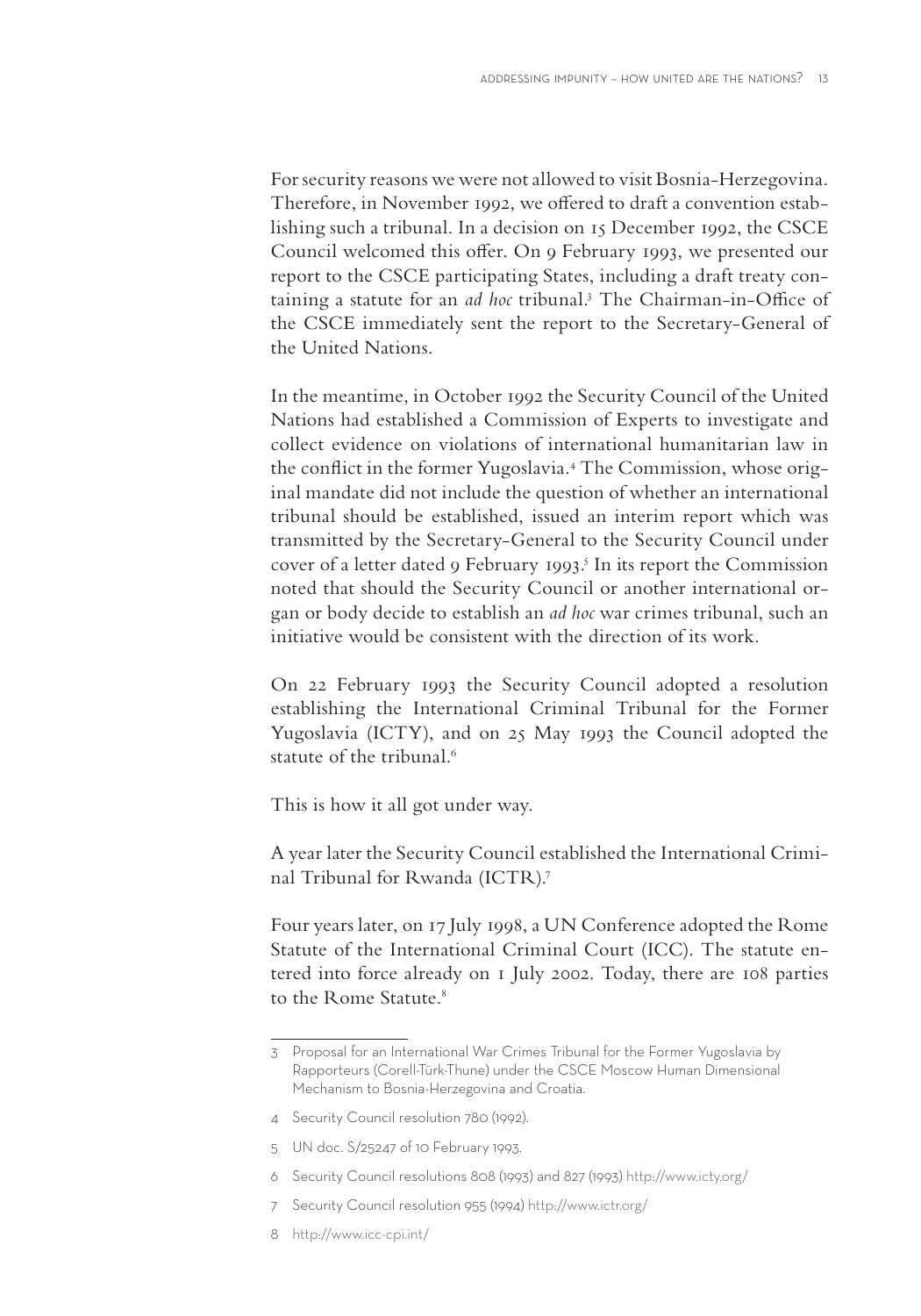On 16 January 2002 an agreement was signed in Freetown between the United Nations and Sierra Leone, establishing the Special Court for that country (SCSL), $^{\circ}$  and on 6 June 2003 an agreement on the establishment of the Extraordinary Chambers in the Courts of Cambodia (ECCC) was signed in Phnom Penh.10

The latest addition is the Special Tribunal for Lebanon. Its statute entered into force on 10 June 2007.<sup>11</sup>

All this is a truly remarkable development over a period of only 16 years. And surely it is a sign that nations have united against the victimisation of mankind. But the questions must be put: How committed are the nations? And do they apply the same standard when action is needed?

### *What has been achieved?*

Let us now take a look at these institutions and what they have achieved. A glance at the information that the tribunals has made available gives the following picture.

The ICTY has indicted 161 persons for serious violations of international humanitarian law committed in the territory of the former Yugoslavia. Proceedings against 120 accused in 86 cases have been concluded. Of those accused 11 were acquitted, 60 were sentenced, 13 were referred to national jurisdiction, and 36 had their indictments withdrawn or are deceased (20 indictments withdrawn; 10 reported deceased before transfer to the tribunal; six deceased after transfer to the tribunal, among them Slobodan Milošević). There are presently ongoing trials of 41 accused in 18 cases (12 before the Appeals Chamber and 21 before the Trial Chamber). Two are at large. One of them is Ratko Mladić.

The fact that Radko Mladić is still at large after so many years really darkens the picture. To wind up the ICTY without bringing him to justice would not only damage international criminal justice; it would seriously damage the authority of the Security Council.

If we examine the records of the ICTR we find that the tribunal has indicted 79 persons. Proceedings against 43 accused have been con-

<sup>9</sup> http://www.sc-sl.org/

<sup>10</sup> www.eccc.gov.kh/english

<sup>11</sup> http://www.un.org/apps/news/infocus/lebanon/tribunal/timeline.shtml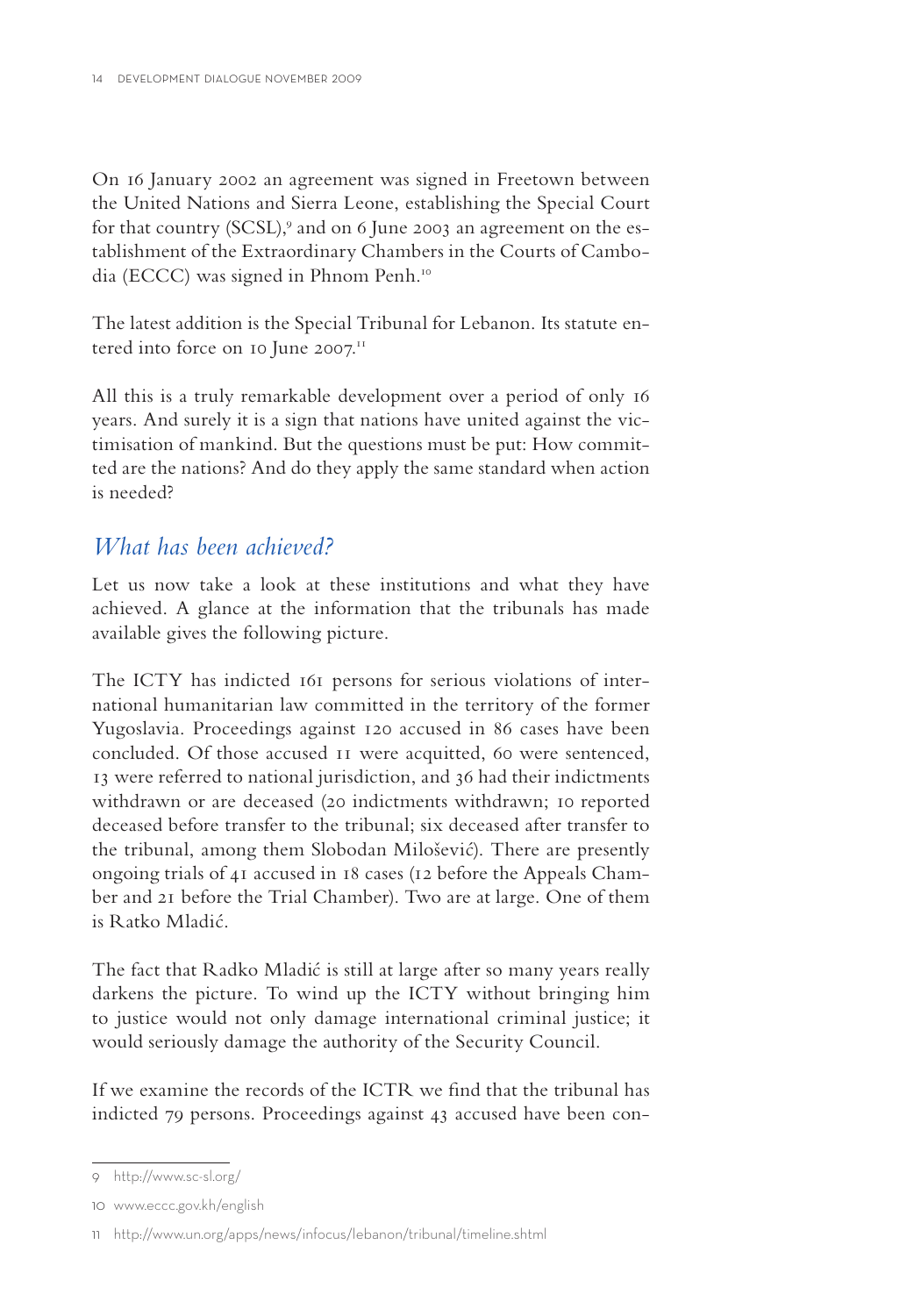cluded. Of those accused six were acquitted, 30 were sentenced, and seven are on appeal. Two were referred to national jurisdiction, and two had their indictments withdrawn, while one died after transfer to the tribunal. There are presently cases against 26 accused before the Trial Chamber and five accused are awaiting trial.

With respect to the SCSL the Prosecutor issued 13 indictments in 2003. Two of those indictments were subsequently withdrawn in December 2003 due to the deaths of the accused. The SCSL has completed proceedings against eight accused. The trials of three former leaders of the Armed Forces Revolutionary Council (AFRC) and of two members of the Civil Defence Forces (CDF) have been completed, including appeals. On 25 February 2009, a judgement was delivered by the Trial Chamber in the case against three former Revolutionary United Front (RUF) leaders. The trial of former Liberian President Charles Taylor is in the prosecution phase at The Hague. The prosecution has rested its case and the Trial Chamber has set 13 July 2009 for the opening of the defence case.

The ECCC have only just started their work in spite of the fact that it is six years since the agreement with the UN was signed. There are two cases before the Chambers. One is against KAING Guek Eav, alias Duch. The other case is against NUON Chea, IENG Sary, IENG Thirith and KHIEU Samphan. The first case is being heard at present, while the hearings in the second case are yet to be scheduled.

For obvious reasons there is not much to report from the Special Tribunal for Lebanon, which recently started his work.

Finally, with respect to the ICC, to date, three States Parties to the Rome Statute – Uganda, the Democratic Republic of the Congo and the Central African Republic – have referred situations occurring on their territories to the court. In addition, the Security Council has referred the situation in Darfur, Sudan – a non-State Party – to the court.

Let me interject here that the situation in Sudan has also been the object of research by Professor Hagan and his colleagues. One of their conclusions is that there was substantial evidence of racial motivation for the atrocities committed, with little evidence of a strategic response to rebellion as claimed by the Sudanese authorities.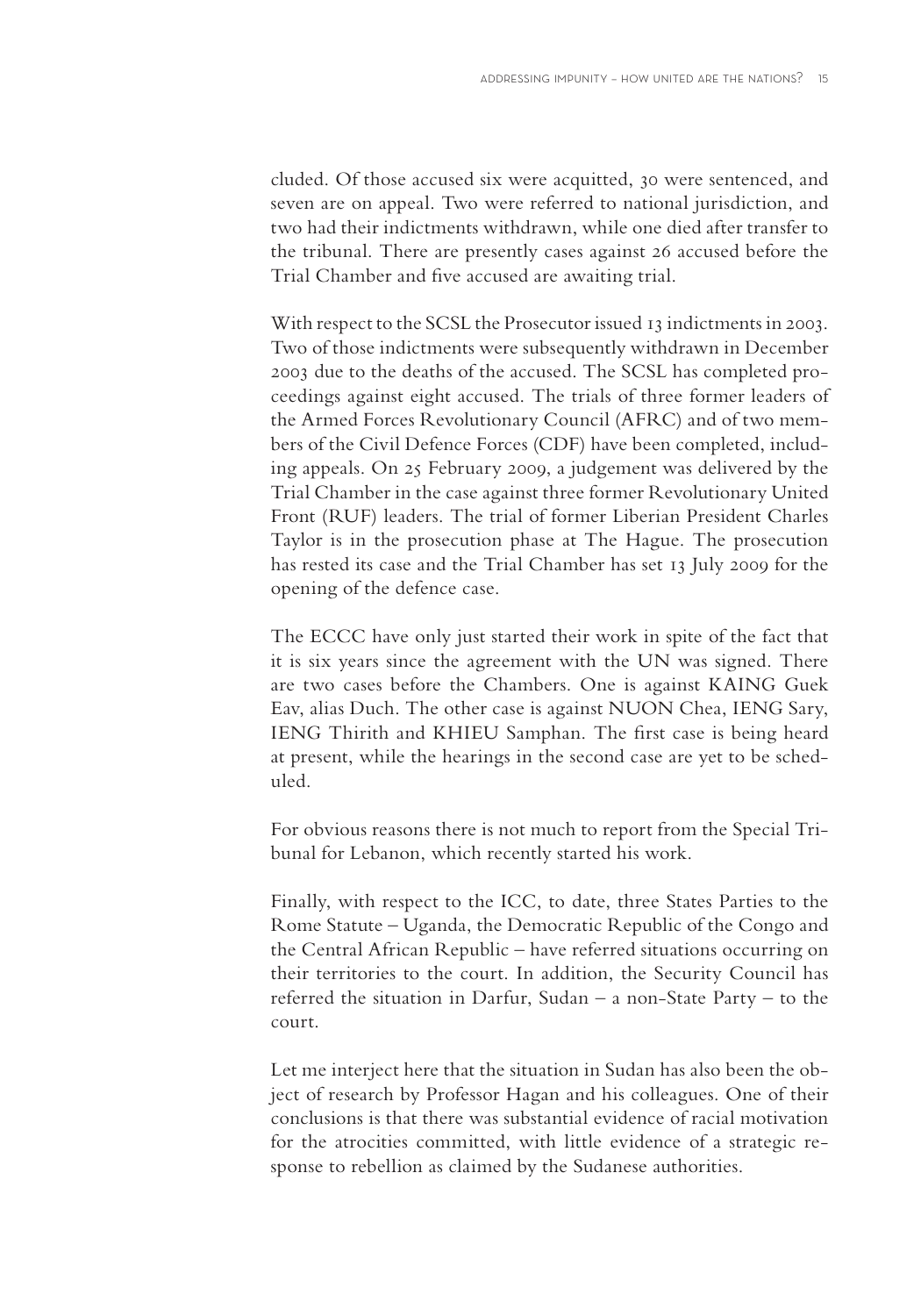The Prosecutor has opened and is conducting investigations in all these situations. The picture is the following.

**Uganda:** The case *The Prosecutor v. Joseph Kony, Vincent Otti, Okot Odhiambo and Dominic Ongwen*, all top members of the Lords Resistance Army (LRA), is currently being heard before Pre-Trial Chamber II. All four are at large.

**The Democratic Republic of the Congo:** Three cases are being heard before the relevant Chambers: *The Prosecutor v. Thomas Lubanga Dyilo; The Prosecutor v. Bosco Ntaganda;* and *The Prosecutor v. Germain Katanga and Mathieu Ngudjolo Chui.* Two cases are at the pre-trial stage, while the proceedings against Thomas Lubanga Dyilo are at the trial stage. The suspect Bosco Ntaganda remains at large.

**Central African Republic:** The case *The Prosecutor v. Jean-Pierre Bemba Gombo* is at the pre-trial stage of the proceedings and is currently being heard before Pre-Trial Chamber II.

**Darfur, Sudan:** Three cases are being heard before Pre-Trial Chamber I: *The Prosecutor v. Ahmad Muhammad Harun ('Ahmad Harun') and Ali Muhammad Ali Abd-Al-Rahman ('Ali Kushayb')*; *The Prosecutor v. Omar Hassan Ahmad Al Bashir and The Prosecutor v. Bahr Idriss Abu Garda.* The suspect Bahr Idriss Abu Garda appeared voluntarily for the first time before Pre-Trial Chamber I on 18 May 2009. He is not in custody. The three other suspects remain at large.

In view of the number of perpetrators who are potential candidates for prosecution before the court, the result is not too impressive.

Since this is a criminology symposium it should be noted that the effects that these tribunals will have on the societies and individuals concerned will undoubtedly be studied by the criminological community. Focus will be in particular on victims and how they perceive the tribunals, on societies where the accused may be viewed as heroes, and to what extent the tribunals contribute to general and individual prevention.

The result of this research will no doubt assist in the determination of how to operate the international criminal justice system in the future. Let me just say that it will always be difficult to assess what preventive effects this system will have, and surely methods other than investigating criminal responsibility must be employed to address these atrocities. I will revert to this question in a little while.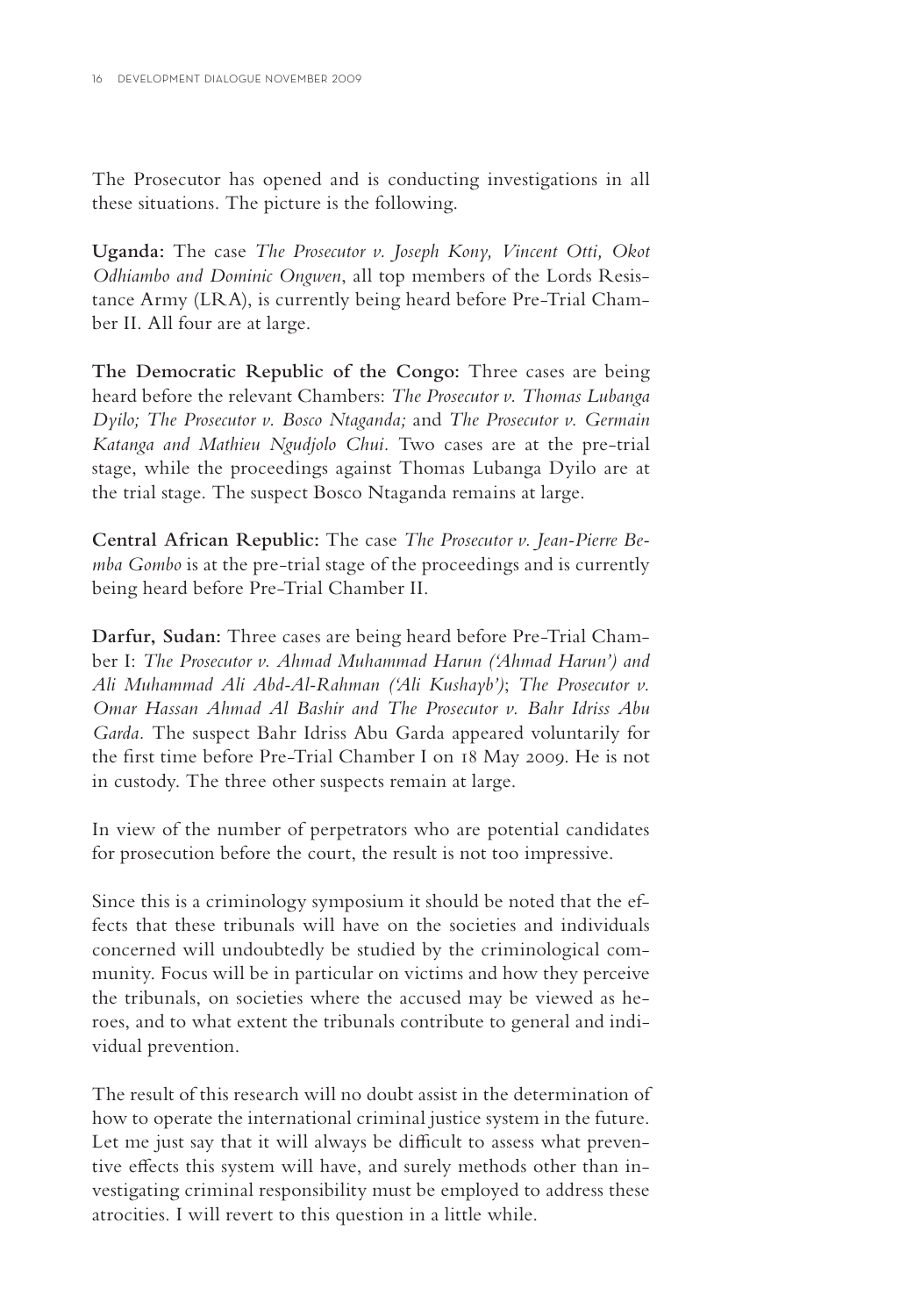But irrespective of the outcome of this research, must we not agree that the international community simply cannot let atrocities of the kind we are discussing here go unpunished? Surely, the state community has a moral obligation to protect mankind and deal with the perpetrators and in particular expose 'the heroes'.

## *Who bears the responsibility for addressing the impunity?*

I have now come to the third element of my address, namely who bears the responsibility for addressing the impunity. Here it is necessary to distinguish between the national and international level.

#### **The national level**

Obviously, it is the responsibility of states to address impunity at the national level. However, the conflicts that generate the violence that we are discussing today are almost invariably caused by the absence of democracy and the rule of law. Furthermore, to establish a national criminal justice system for the purpose of dealing with a certain category of perpetrators is simply not possible unless this effort constitutes an integral part of the national legal system as a whole.

It is often said that a society under the rule of law cannot be built top down but must come from the grassroots level. However, this is easier said than done, in particular in countries where the government actually uses its power to suppress those governed. Legal technical assistance can certainly be provided, but the problem is that such assistance is not welcome in countries under the authority of such governments; they will see this as a threat to their own existence.

But in many cases legal technical assistance should be welcome and it is therefore important that states, intergovernmental organisations and others engage in providing such assistance.

When the Rome Statute of the ICC was adopted, I took it for granted that the ratification process would generate an intense legislative activity at the national level.<sup>12</sup> Basically, an international treaty of this nature cannot be ratified unless the national legislation necessary to fulfil the obligations under the treaty is adopted. I also assumed that countries, even if they would not consider ratifying the Rome Statute, nevertheless would examine its contents and review their nation-

<sup>12</sup> Corell, H.*Evaluating the ICC Regime: The Likely Impact on States and International Law*. Address at a Training Course organised by T.M.C. Asser Institute, Science Alliance and No Peace Without Justice at The Peace Palace, The Hague on 21 December 2000. Available at http://untreaty.un.org/ola/media/info\_from\_lc/romestatute\_dec00.pdf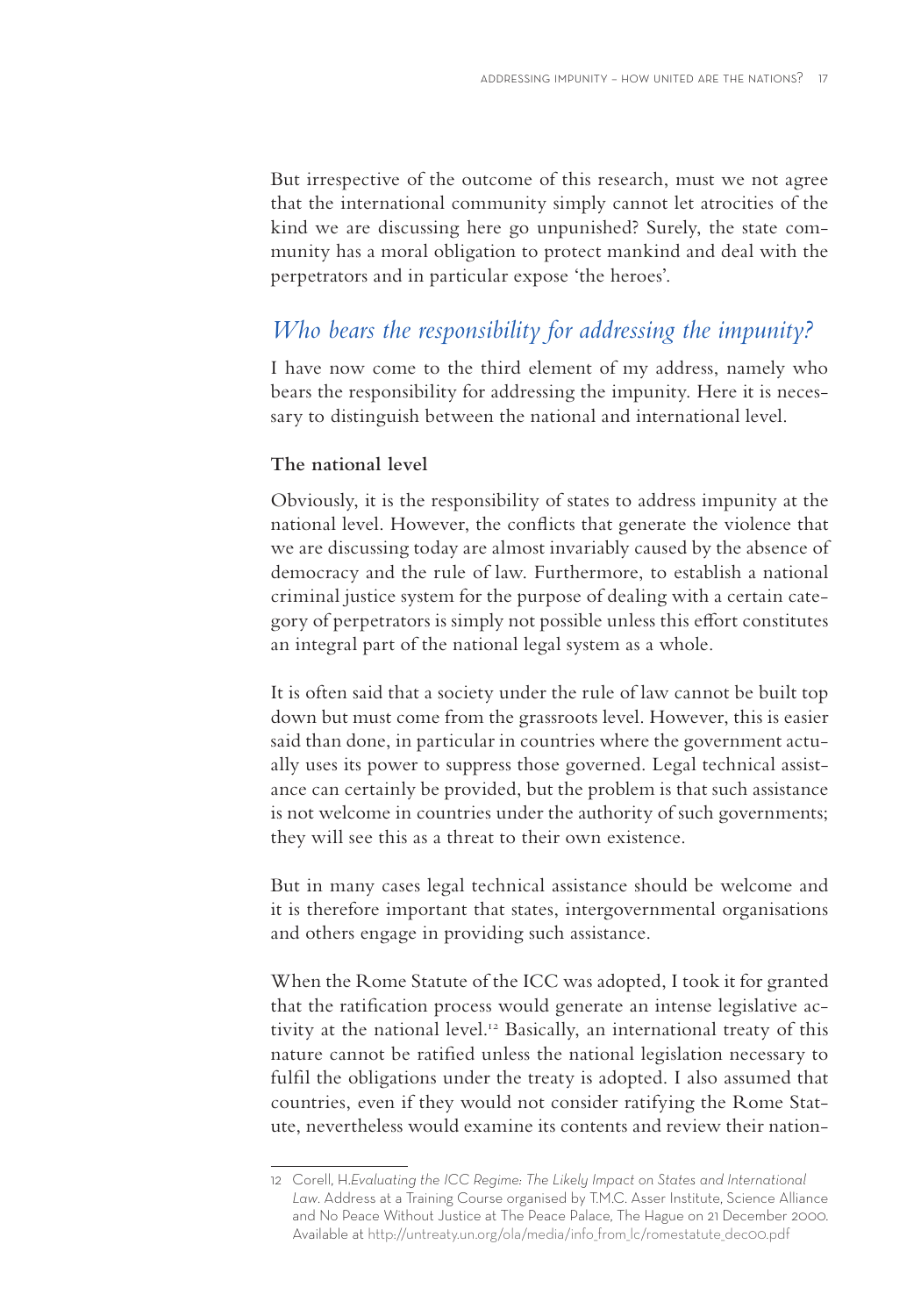al legislation to make sure that they would have jurisdiction over the crimes defined in the statute.

Regretfully, it seems that many countries, including my own I am sad to say, have not yet completed their work in this field. The question is why. In many cases the reason is probably that the level of expertise at the national level is not sufficient. There are many who follow this development with great attention. The situation should be viewed as an opportunity to offer legal technical assistance to countries that need such assistance.

In this context I would like to commend the work performed by the Coalition for the International Criminal Court.13 To quote the coalition: 'For the principle of complementarity to become truly effective, following ratification, States must also implement all of the crimes under the Rome Statute into domestic legislation. As the Court initiates investigations, the existence of solid cooperation and implementing legislation takes on new urgency.'

One avenue is to turn to the coalition to seek guidance.<sup>14</sup> Also, other non-governmental organisations provide assistance through national capacity-building.<sup>15</sup>

The experiences of the last few years clearly demonstrate that international criminal tribunals, and specifically the ICC, simply cannot deal with all cases that should be addressed within the criminal justice system. Therefore, the strengthening of the court system at the national level in countries visited by genocide, war crimes and crimes against humanity must be a matter of priority.

I am looking forward with great expectations to Ms. Marie Tuma's address. Ms. Tuma, who will speak immediately after me, is an international judge at the War Crimes Chamber of the State Court of Bosnia-Herzegovina.

<sup>13</sup> http://www.iccnow.org/?mod=ratimp

<sup>14</sup> Reference is made in particular to the material, including enacted and draft legislation, available at http://www.iccnow.org/?mod=romeimplementation

<sup>15</sup> One example is the International Law and Policy Group, see http://www.ilpg.org/what-we-do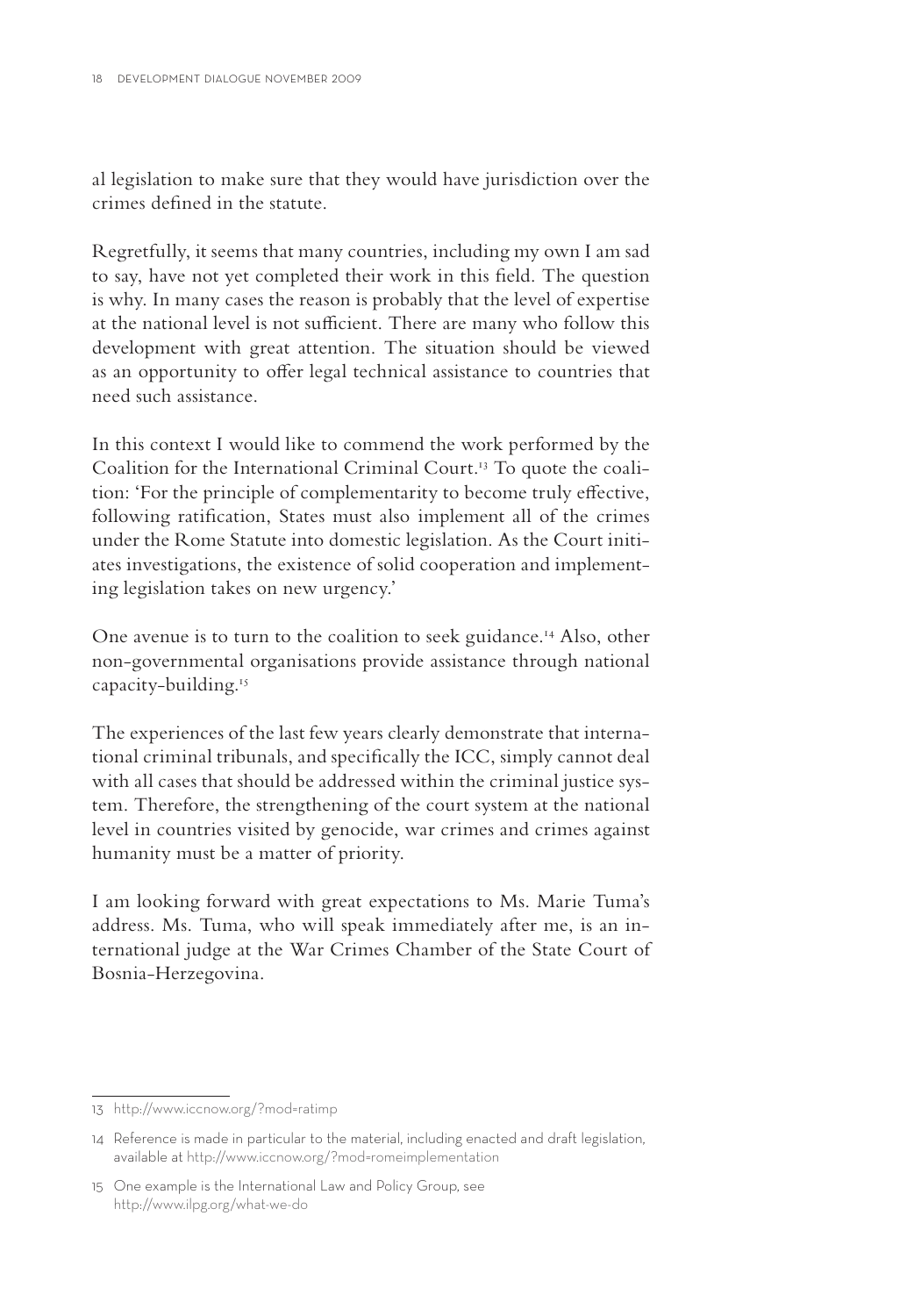#### **The international level**

Looking at the international level, it is natural to start with the international criminal tribunals. Obviously, the ICTY and ICTR will have to wind up their work within the next few years. The same applies to the Special Court for Sierra Leone and the Extraordinary Chambers of the National Courts of Cambodia. The Special Tribunal for Lebanon has only just started its work and has a very limited mandate.

This means that in a few years' time there might only be the ICC operating at the international level. It is to be hoped that those who serve this court in various capacities do realise the responsibility with which they are entrusted. In a few days time it is seven years since the Rome Statute came into force. The record of the ICC so far is, as I just said, not too impressive.

There are of course many reasons why only a few cases have been brought before the ICC and why so few persons actually are in the custody of the court. One reason is that it is bound to take some time before an institution of this nature becomes fully operational. Furthermore, the nature of the criminality that the court has to address is very serious. Even the most well-organised national criminal justice system would be under tremendous pressure if it had to deal with cases of the kind that come before the ICC.

A very important difference between the ICC and the courts at the national level is that the ICC does not have a police force of its own and that it is dependent on the cooperation of states for its proper functioning. Against this background one would hope that this matter will be addressed at the ICC review conference that will take place in Kampala, Uganda, during the first semester of 2010 as well as at meetings of the Assembly of States Parties.

The Assembly of States Parties is another actor that has a great responsibility for the development in the future. In a Plan of Action for achieving universality and full implementation of the Rome Statute, the Assembly has stated that universality of the Rome Statute is imperative if we are to end impunity for the perpetrators of the most serious crimes of international concern, contribute to the prevention of such crimes, and guarantee lasting respect for and enforcement of international justice. Full and effective implementation of the Rome Statute by all states parties is said to be equally vital to the achievement of these objectives.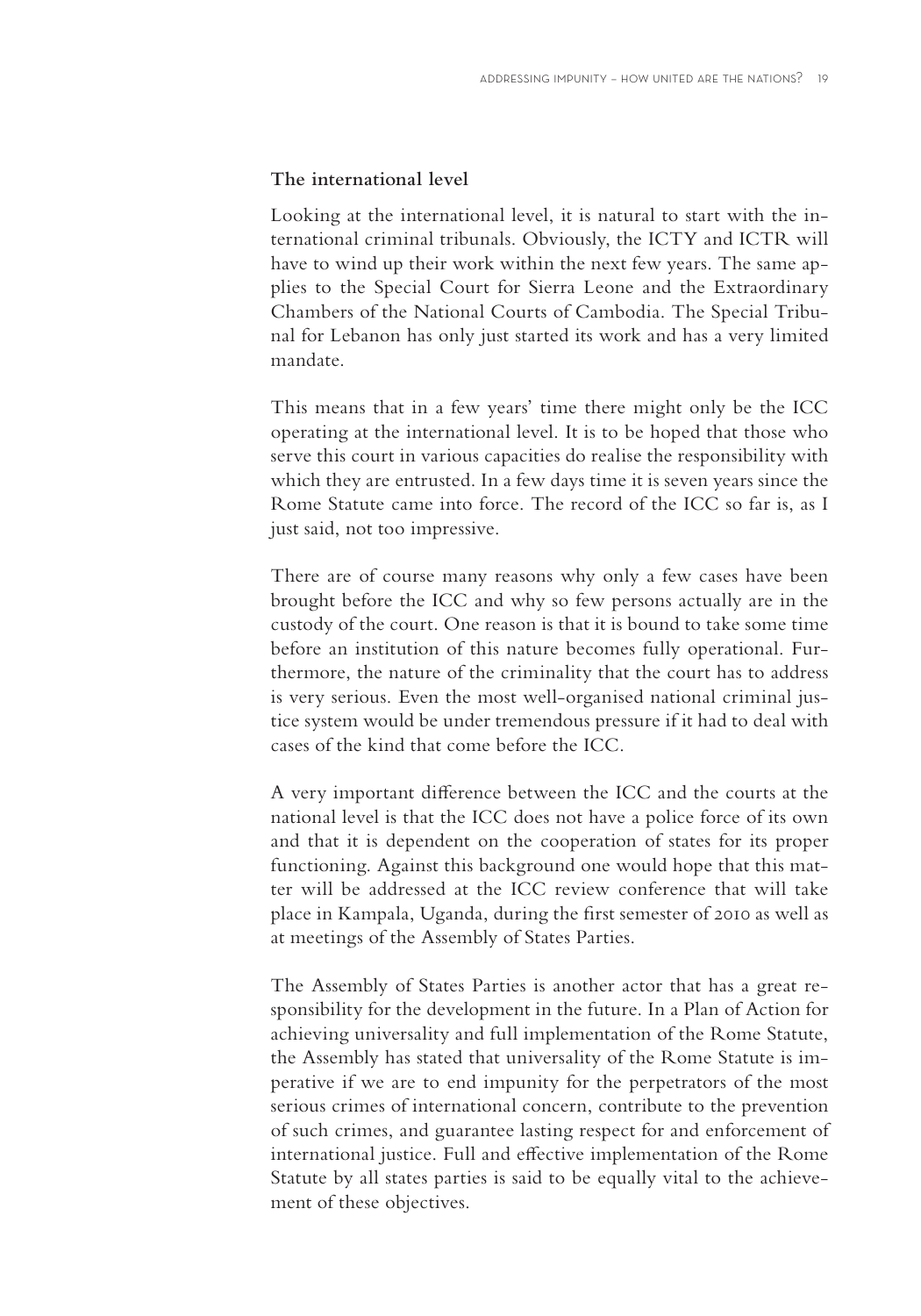In a note of 24 April 2009, the Secretariat of the Assembly has requested that states parties convey, by 31 August 2009, certain information relating to the implementation of their obligations under the Rome Statute.<sup>16</sup> It will be very interesting to study this information which hopefully will be made public.

All of this sets the scene for a united effort to address impunity for international crimes. But more determined action is needed. In this context one simply cannot overlook the fact that some powerful States and notably the US are not party to the Rome Statute. This is very serious, and we must hope that these states reconsider their position vis-à-vis the ICC.

The most recent development in this respect is a report, released in March 2009 by an independent task force, on US policy towards the International Criminal Court (ICC).<sup>17</sup> The task force, established by the American Society of International Law, believes that there is an auspicious opportunity to put US relations with the ICC on an articulated course of positive engagement and recommends that President Obama take prompt steps to announce a policy of continued positive engagement with the court. Among the elements suggested in the recommendation is a stated policy of the US Government's intention, notwithstanding its letter of 6 May 2002 to the UN Secretary-General, to support the object and purpose of the Rome Statute.<sup>18</sup>

- (iii) Technical and other assistance needs and delivery programmes;
- (iv) Planned events and activities;
- (v) Examples of implementing legislation for the Rome Statute;
- (vi) Bilateral cooperation agreements between the Court and states parties;
- (vii) Solutions to constitutional issues arising from ratification;

- 17 http://www.asil.org/files/ASIL-08-DiscPaper2.pdf
- 18 On 6 May 2002, UN Secretary-General Kofi Annan received a letter from Under Secretary of State for Arms Control and International Security John R. Bolton of the following wording: 'This is to inform you, in connection with the Rome Statute of the International Criminal Court adopted on July 17, 1998, that the United States does not intend to become a party to the treaty. Accordingly, the United States has no legal obligations arising from its signature on December 31, 2000. The United States requests that its intention not to become a party, as expressed in this letter, be reflected in the depositary's status lists relating to this treaty.'

<sup>16</sup> http://www.icc-cpi.int/iccdocs/asp\_docs/ASP8/NV-ASP8-PoA-ENG-23april09.pdf Among other things, the states parties are asked to provide the Secretariat with information relevant to promotion of the ratification and full implementation of the Rome Statute, including, inter alia:

<sup>(</sup>i) Information on obstacles to ratification or full implementation facing states; (ii) National or regional strategies or plans of action to promote ratification and/or full implementation;

<sup>(</sup>viii) National contact points for matters related to promotion of ratification and full implementation.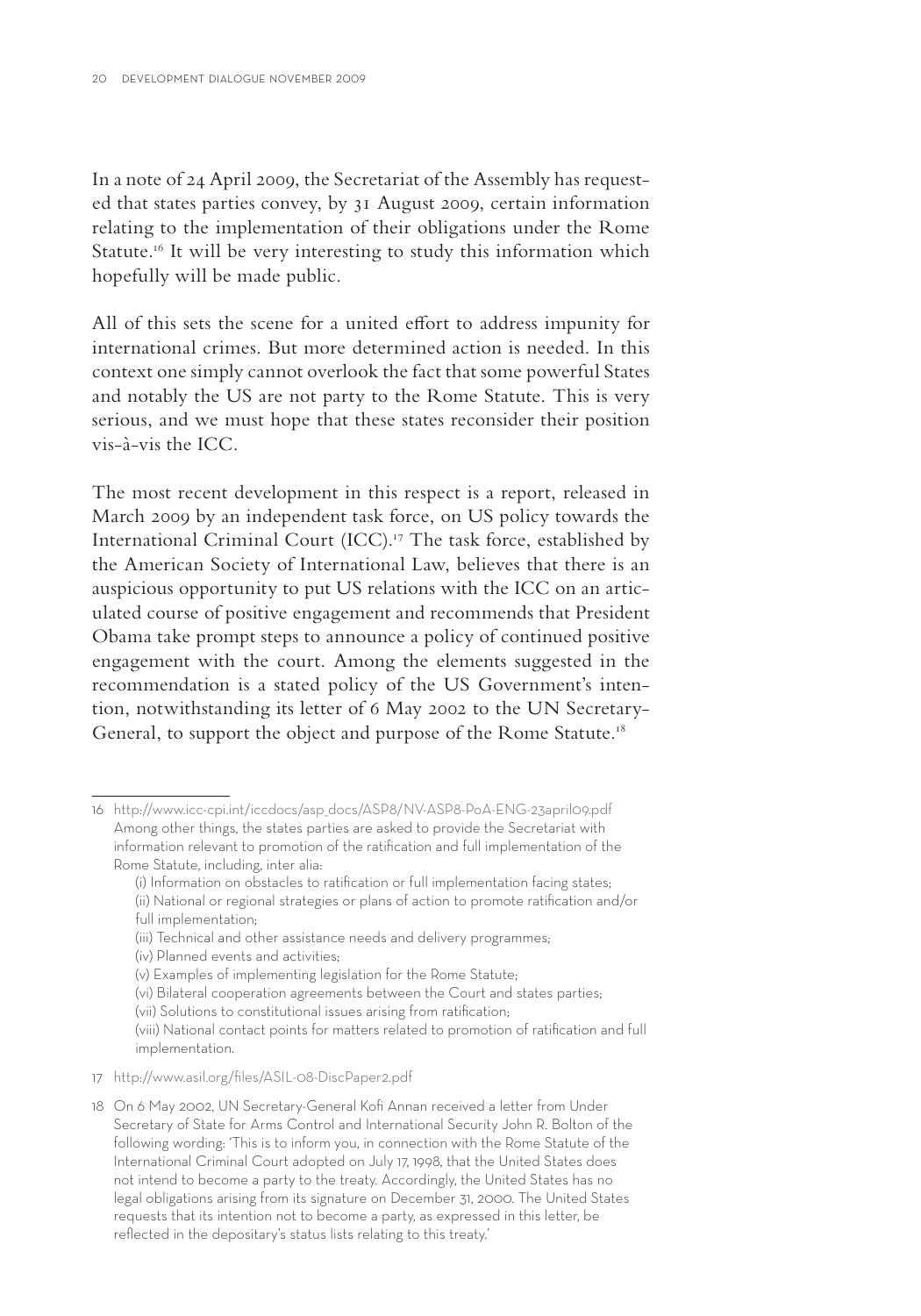The indictment of Sudan's President Omar Hassan al-Bashir on charges of war crimes and crimes against humanity has caused reactions, in particular in Africa. It has been said that African states might withdraw from the Rome Statute. However, at a press conference on 10 June 2009, the President of the Assembly of States Parties said that the African ambassadors to the United Nations had dismissed that prospect as rumour.<sup>19</sup>

It has also been said that the ICC is focused on Africa only. However, the fact is that, apart from Sudan, the three other African states where the ICC operates are parties to the Rome Statute and have asked the Prosecutor of the ICC to address the situations.

The prospect of the post-election violence in Kenya in early 2008 becoming a matter for the ICC is also there. The hope is that Kenya will be able to deal with this situation on her own through a national special court as proposed by the Commission of Inquiry into Post-Election Violence (CIPEV), the so-called Waki Commission.<sup>20</sup> But if this does not materialise, the situation will be addressed by the ICC.

Viewed in this perspective, Africa is actually setting an example by seeking assistance from the ICC.

The case of the indictment of President al-Bashir is different. Here the ICC is acting at the request of the Security Council in accordance with Article 13(b) of the Rome Statute. In spite of this indictment President al-Bashir has been invited to and has attended meetings in other states – a disgrace. At the same time at least two African governments have warned the President not to visit their countries; they would be obliged to arrest him.

The indictment of President al-Bashir is now above all a matter for the Security Council. It is a common principle that if one embarks on a certain course of action one should also be prepared to follow suit and face the consequences. Therefore, when the Council asked the ICC to address the situation in Sudan, the Council should also have realised that the evidence might lead the Prosecutor to the very highest level.

It goes without saying that President al-Bashir is entitled to the presumption of innocence. But if indicted, he should be brought to

<sup>19</sup> http://www2.icc-cpi.int/iccdocs/asp\_docs/ASP8/ICC-ASP-PressConference-10June2009.pdf

<sup>20</sup> http://www.dialoguekenya.org/docs/PEVReport1.pdf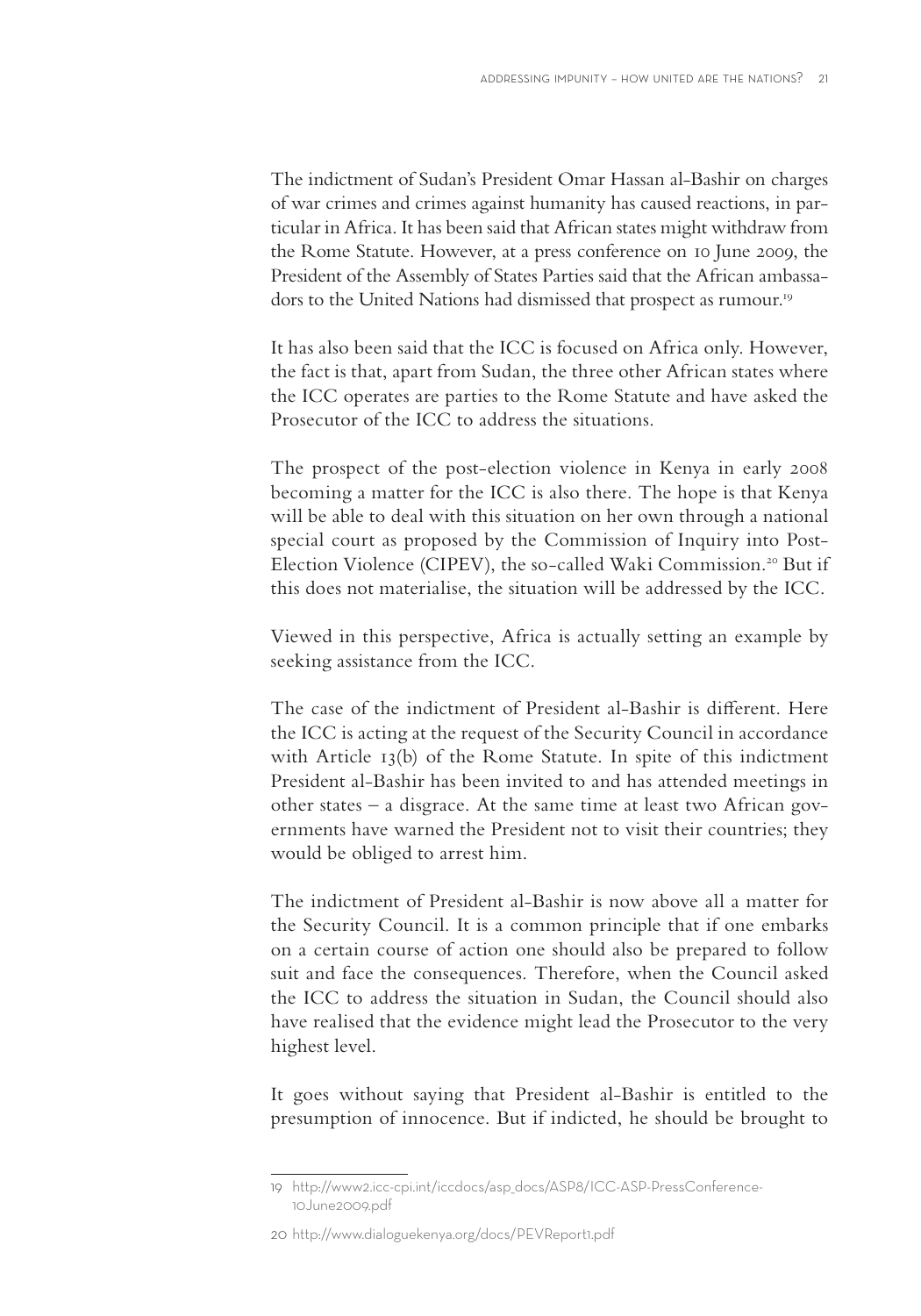justice. It is therefore tragic to see the inability of the Council to act with consequence and determination in this matter. Surely, one would expect the Council to follow suit with a resolution ordering Sudan to comply with the arrest warrant.

This situation goes to the very heart of the Rome Statute and international criminal justice. If the evidence leads in this direction, it is precisely persons at this level that should be brought to justice. Through its inability to act in consequence, the Security Council not only undermines its own authority but also the authority of the ICC.

### *Concluding remarks*

This brings me to my reflections on alternative strategies. As a point of departure I take what is said in the invitation to this symposium about justice and Professor Emeritus Zaffaroni's research:

Zaffaroni's analysis of the deep causes of genocide encompassed and anticipated later explanations focusing on competition for scarce resources such as water and arable land. His critique of criminal law as an inadequate means of preventing genocide raises profound questions about the role of the retributive model of international justice in the aftermath of genocide. Zaffaroni's theory points to the likely benefits of 'secondary prevention' – minimising the effects of genocides by restoring families and communities and developing far more intense therapeutic and conciliatory models – to break the cycle of blood feuds and vengeance that can last for centuries.

This conclusion seems to point in the same direction as the so-called Chicago Principles on Post-Conflict Justice with their focus not only on prosecution of perpetrators but also their focus on victims, the need to educate society regarding past political violence, and the need for institutional reform to support the rule of law, restore public trust, promote fundamental rights, and support good governance.<sup>21</sup>

As a matter of fact, in a discussion about these Principles at a seminar at The Hague earlier this month I learned about a project conducted by the International Institute of Higher Studies in Criminal Sciences (ISISC). The Institute has undertaken the task of performing a worldwide survey of conflicts. The research and data amassed shows that

<sup>21</sup> http://www.isisc.org/public/chicago%20principles%20-%20fi nal%20-%20may%209%20 2007.pdf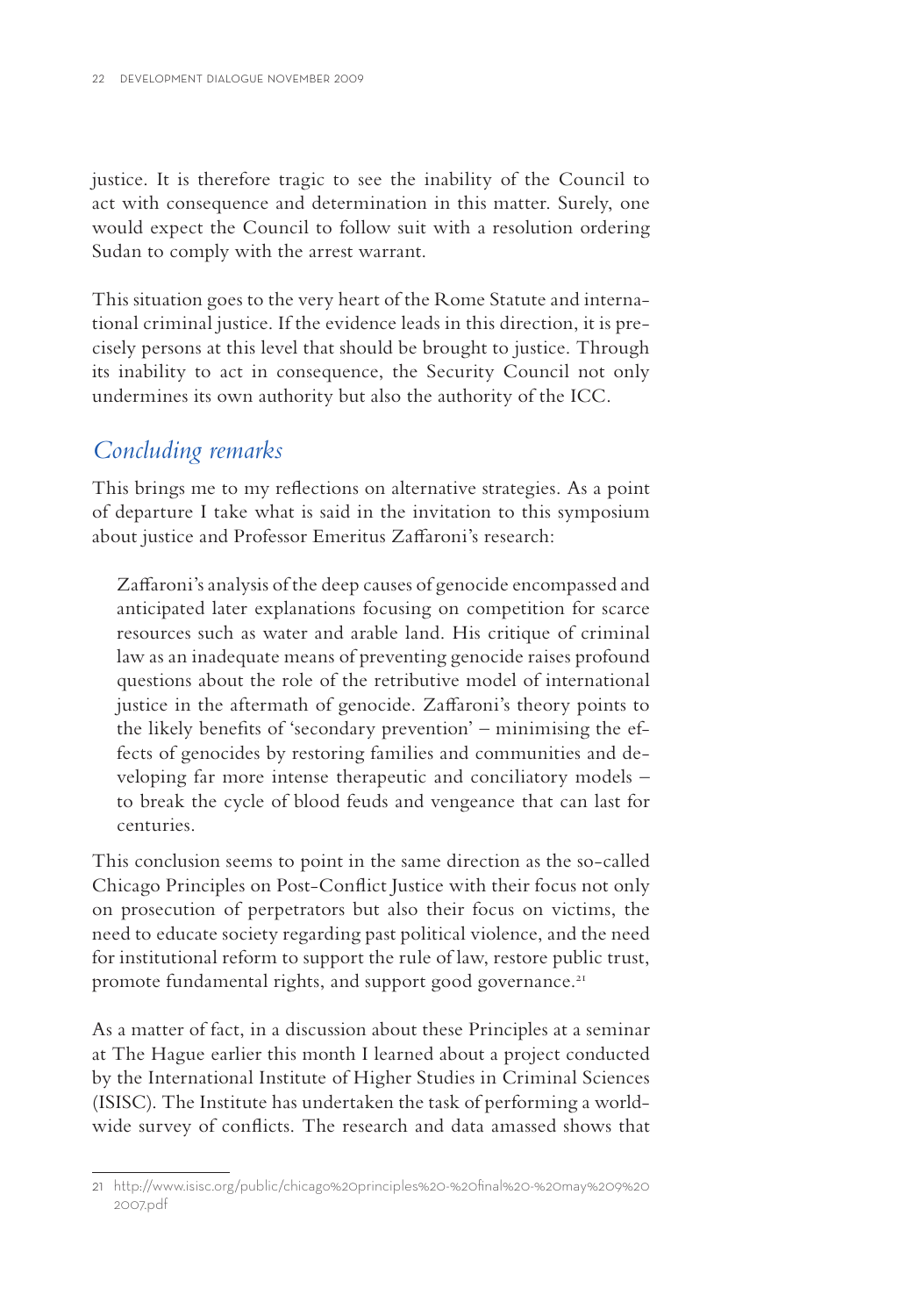between 1945 and 2008, some 310 conflicts took place. Depending on the estimates, the victims of these conflicts fluctuate between 92 and 101 million casualties. This is twice the cumulative casualties of World Wars Land II.

The project is now evaluating post-conflict justice mechanisms to create a strategy that will maximise accountability, reveal as much truth as possible, achieve as much reconciliation as is feasible, provide as full and complete reparations as are affordable, and address past violence in a transparent and truthful manner.

All of these findings regarding the evaluation of post-conflict justice mechanisms will be published in a manual for civil society and government officials in the next two months. The larger academic study of over 2,500 pages will be published this fall as part of the European Commission funded project *Fighting Impunity and Promoting International Justice*.

All this leads to the conclusion that an international criminal justice system, while a necessary component in the quest for international peace and security, is not the only solution. It can only address the symptoms of what is defective. What is needed is a systematic effort to establish democracy and just rule of law worldwide.

But this will not materialise unless someone takes the lead. And now I come to what has become my *praeterea censeo*: it is the United Nations Security Council and in particular its five permanent members that must take the lead.

In a letter to the governments of the members of the United Nations of 10 December 2008 under the title *Security Council Reform: Rule of Law More Important Than Additional Members*, I expressed the view that international peace and security will be under serious threat in the future unless the rule of law is established both at the national and international level and added:22

The way in which the members of the Security Council, and in particular the permanent members of the Council, conduct themselves will be *the determining factor* in what must be a global effort to establish the rule of law. The permanent members must now lead the way by fully respecting their obligations and bow to the law.

<sup>22</sup> http://www.havc.se/res/SelectedMaterial/20081210corelllettertounmembers.pdf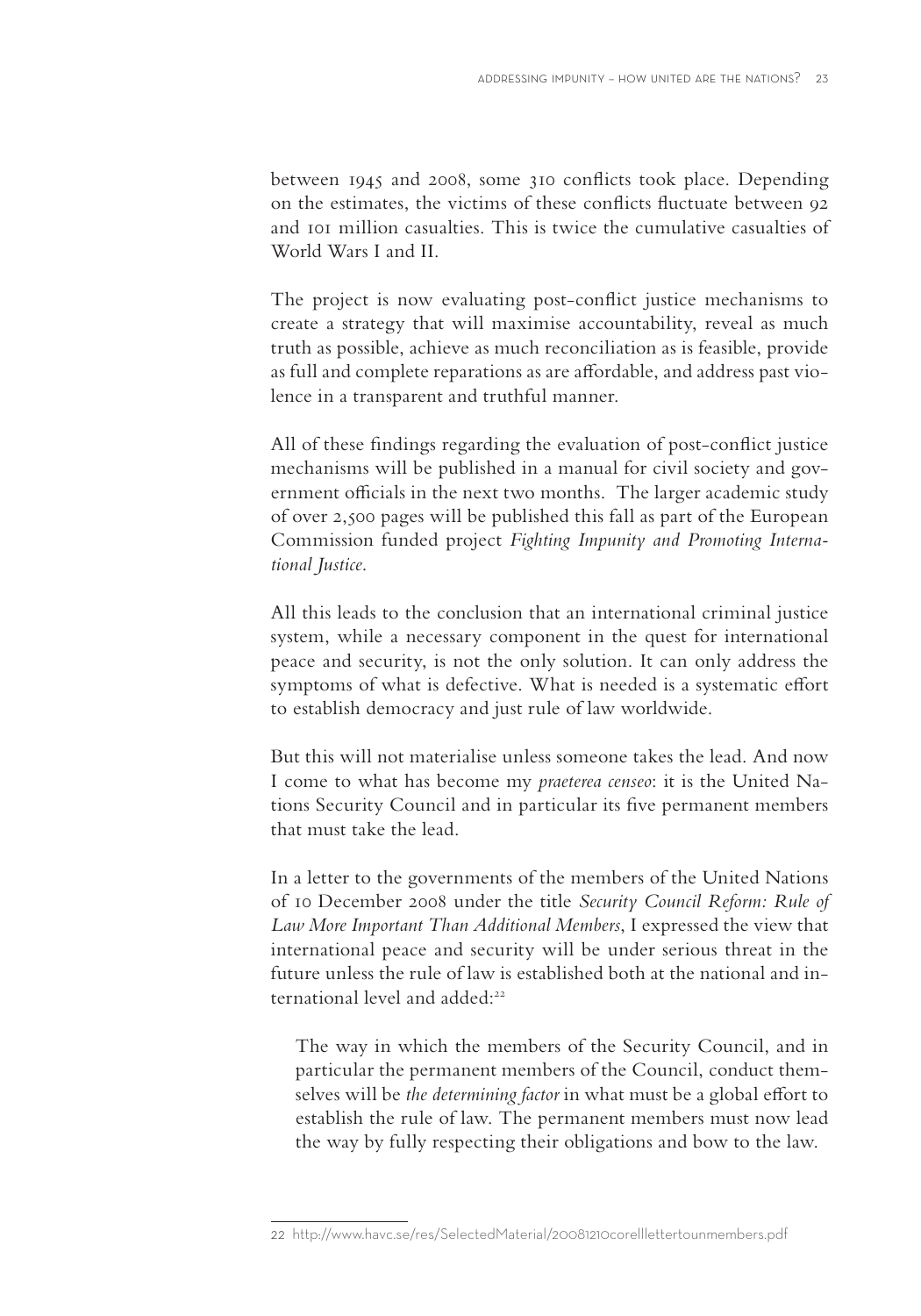This point is sometimes met with the comment that the Security Council is a political organ and that one must not be too 'idealistic'; there is such a thing as 'Realpolitik'.

My reply is that the only way ahead is a rules-based international society. And I feel confident making this point and addressing it, in particular, to the members of the Security Council.

Last year, the InterAction Council of Former Heads of State and Government discussed the topic 'Restoring International Law: Legal, Political and Human Dimensions'. On 27 June 2008, they issued a Communiqué that among other things contains the following two recommendations:<sup>23</sup>

- Acknowledging that the challenges mankind faces must be addressed through multilateral solutions within a rule-based international system;
- Insisting that states observe scrupulously their obligations under international law, in particular the Charter of the United Nations and encouraging the leading powers to set an example by working within the law and abiding by it, realising that this is also in their interest.

This advice should be seen against the backdrop of the unprecedented challenges that mankind will be facing in the years to come, among them major shifts in the geopolitical situation, climate change and a world population that is growing at an exponential rate.

Let me close by suggesting as an alternative strategy that the members of the Security Council engage in a systematic and frank discussion of their role in establishing the rule of law and good governance – a precondition for maintaining international peace and security.

In spite of my critical remarks in the foregoing, I have actually very positive experiences from working with the Council in the past. In particular, I remember the frank and constructive discussions during the Security Council retreats organised by Secretary-General Kofi Annan. Maybe this is the setting for the discussion needed?

Among the questions that the members must consider and relay to their Governments are: Are we fulfilling the mandate that the members of the United Nations have entrusted to us under Article 24 of

<sup>23</sup> http://www.interactioncouncil.org/sessions/communique/s26.pdf